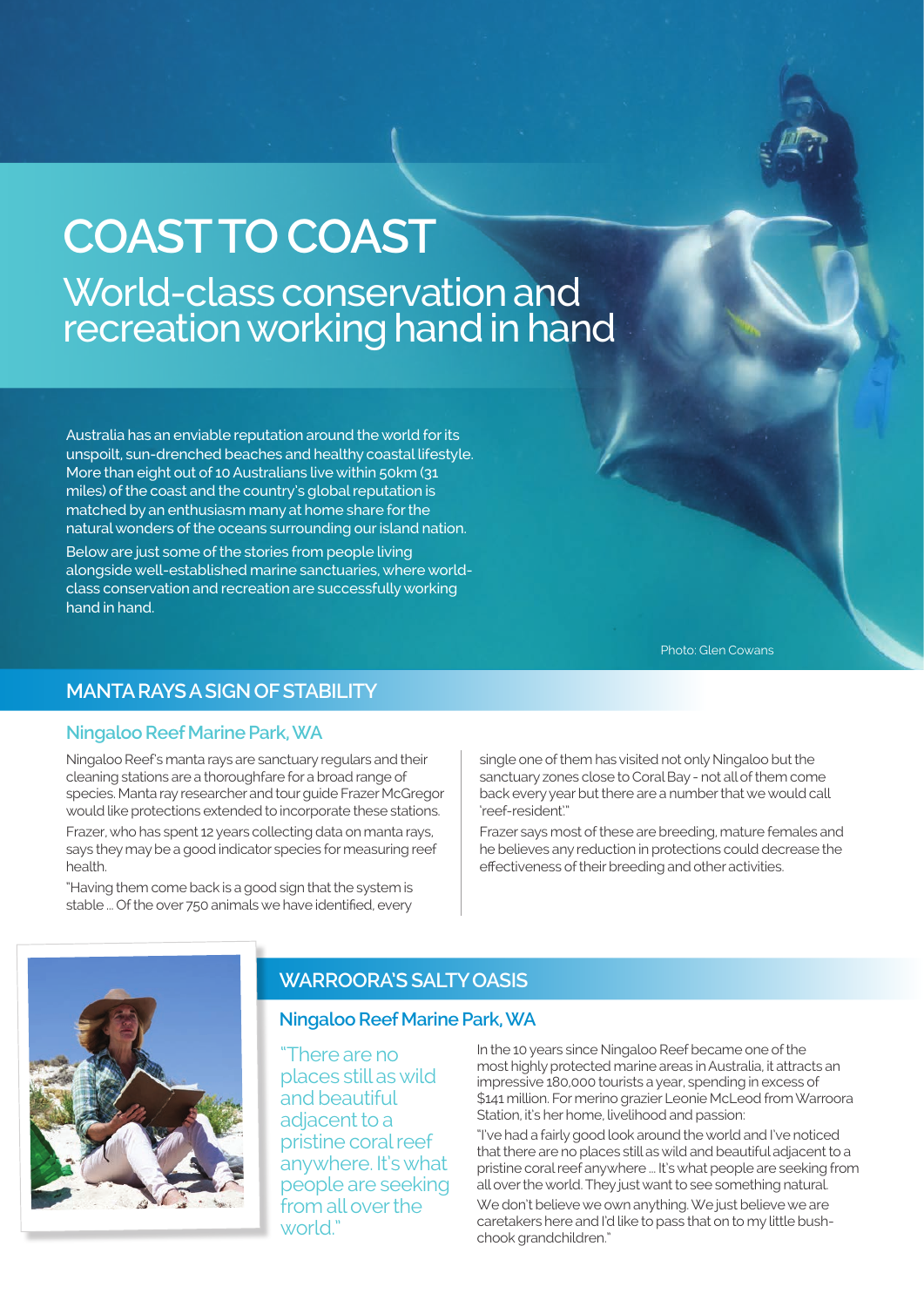# **BILL'S BOUNTY**

#### **Great Barrier Reef Marine Park, Qld**

Rockhampton and Yeppoon fisherman Bill Sawynok's fish tagging competition, The Rocky Barra Bounty, has become one of the premier Barramundi competitions in Queensland and contributes to local research.

Since the 1990's Bill has been training his fishing group to target and collect the fish identifications of many species. He has worked with leading scientists and it was his group's data which contributed to the design of the sanctuary off Yeppoon in Great Barrier Reef Marine Park. He says fishing was vital to his community.

There was originally some hesitation when the nearby Great Barrier Reef Marine Park was rezoned in 2004.

"But the local community here really took it into their own hands and that led to the community making its own decisions about where it thought the sanctuary zones should be.

Sanctuaries play an important role in looking after our fish resources. If nothing else, they act as an insurance policy because if things do go wrong and if we do run into problems with the resources that have got nothing to do with fishing but may have something to do with climate change or long droughts, [they] have a role in ensuring we've got some level of fish stocks that are protected."



"Sanctuaries play an important role in looking after our fish resources. If nothing else, they act as an insurance policy if things do go wrong."

#### **BABY BOOM ON THE REEF**

#### **Great Barrier Reef Marine Park, Qld**

A monitoring program of sanctuary areas on the Great Barrier Reef shows coral trout are producing up to 10 times more fish, and fish stocks have increased by up to 100 percent, says Dr David Williamson from the ARC Centre of Excellence for Coral Reef Studies, James Cook University.

"Within the Great Barrier Reef Marine Park we've got about 33 percent of the total area protected within no-take marine parks ... There's a whole range of habitats that are protected in this zoning plan.

We look at the inshore reefs of the marine park ... we've seen really strong effects of the parks, particularly for the things that we fish. Number one amongst them is coral trout.

Coral trout are a really iconic species and highly targeted by both commercial fishers on the offshore reefs and recreational fishers where we are in the islands."

"We've seen a big increase of coral trout populations within the areas closed to fishing. Meanwhile, in the areas open to fishing, populations have been relatively stable. So when we look at the entire population, focusing on the inshore reefs, we can see there is about 20 to 100 percent more fish in the entire system than what there was in the early 1980s.

A 50cm coral trout may produce 10 times more babies than a 35cm coral trout, so we're getting a lot more egg production coming from those bigger fish within the parks.

Those babies being produced in the reserve are not staying there. [Genetic tools show us] they are being dispersed out. So we're getting benefits across a range of areas as a result of what we're doing within the reserve."

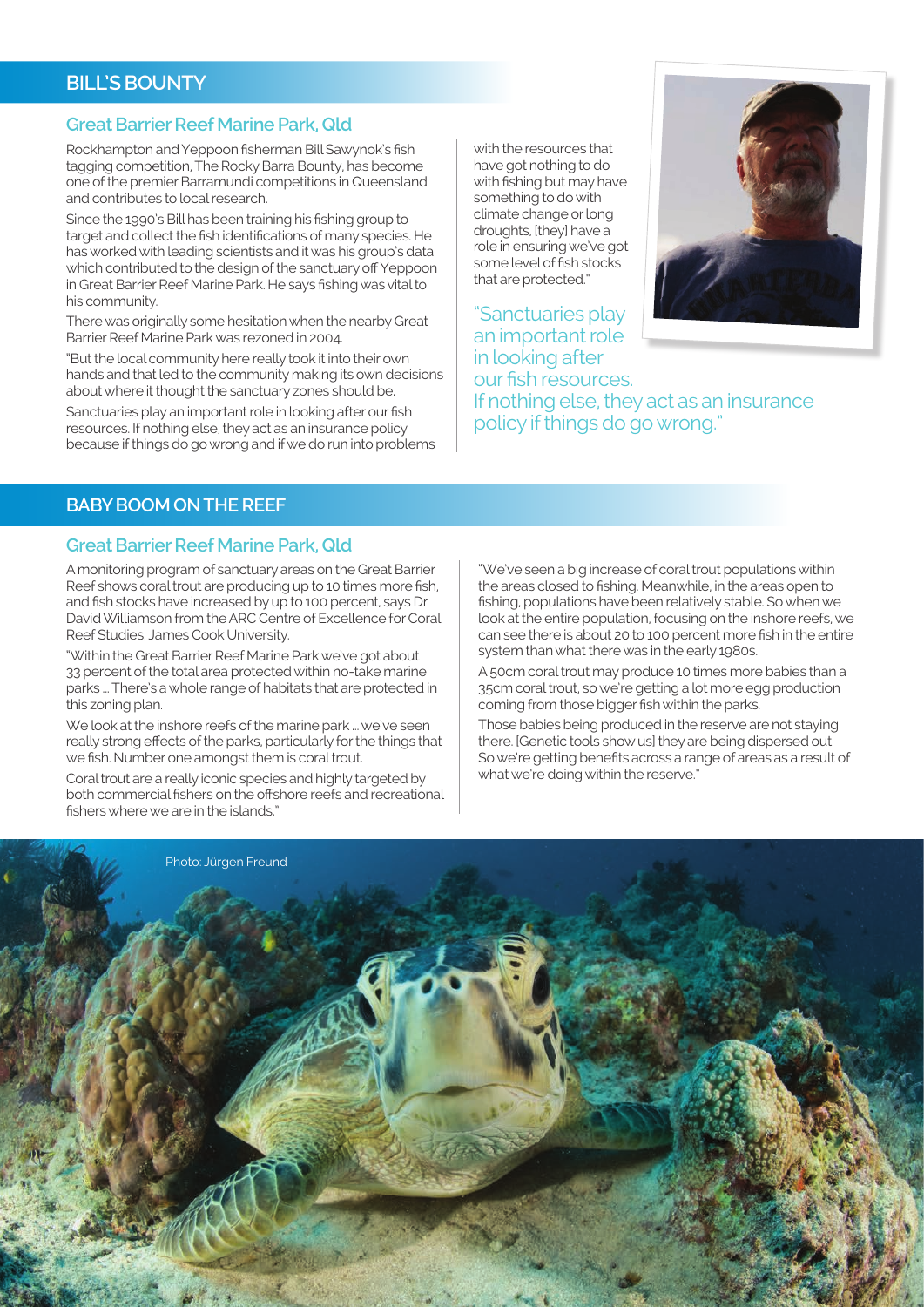

"The fish have to come in and out of the sanctuaries sooner or later and there's your opportunity to catch them."

## **ROCK LOBSTERS' DRAMATIC RECOVERY**

#### **Maria Island Marine Park, Tas**

Protections at Maria Island Marine Park have produced dramatic results, temperate reef and fish ecologist Dr Neville Barrett from the University of Tasmania has found.

Spanning more than two decades, Neville's research into the impacts of marine sanctuaries has spread across a whole range of temperate Australian states including WA, SA, Vic and NSW. But it didn't take long to see the results when the initial research kicked off in Tasmania.

"One of the first big changes we saw was at Maria Island Marine Park at the eastern side of Tasmania," he says. "In a few years of protection we saw a really big increase in some species of fish

and a big increase in rock lobster. It was quite surprising to see the extent to which the rock lobsters [recovered].

Within 10 years their biomass has gone up nearly 20 times. There was a huge abundance of lobsters and not just numbers of them but the sizes. They had gone up from quite small lobsters to monsters that were three or four kilograms in weight.

As far as sanctuary zones go, you are very rarely giving up much. For me, it's an insurance policy to have an area that's natural and allows us to understand what a natural process is so we can better manage the vast majority of the area which we are actually fishing in."

# **FISHING IN THE GARGUL**

#### **Solitary Islands Marine Park, NSW**

In Solitary Islands Marine Park, Gumbaynggirr elder and local fisherman Mark Flanders says his people are practising traditional fish catching methods and seeing increased fish stocks.

"This ocean here, our people live with it – we call it Gargul. It's a very important place for our people."

A memorandum of understanding between the Solitary Islands Marine Park and the Traditional Owners acknowledges these practices and allows the use of fish traps.

"These traps have probably been operating for about 6,000 years, we just don't know. For the last 150 years they haven't been.

I think marine parks are very important for the conservation of our marine environment. They are conserving the country just as my people were doing for thousands of years."



# **HOOKED ON DIVING**

# **Port Stephens-Great Lakes Marine Park, NSW**

Nigel Hayward never thought much about the impact he had on the ocean as a fisherman until the day he went diving. He worked on a fishing trawler for two years before he left to become a dive instructor at 'Let's Go Adventures' in Port Stephens.

Today Nigel still loves fishing, and says areas outside of sanctuaries are good for fishing.

"The fish have to come in and out of the sanctuaries sooner or later and there's your opportunity to catch them.

It's definitely our job as parents and as fishermen – so that our children and their children can enjoy the sport of fishing – that we educate everyone on the importance of sustainable fishing and marine parks."